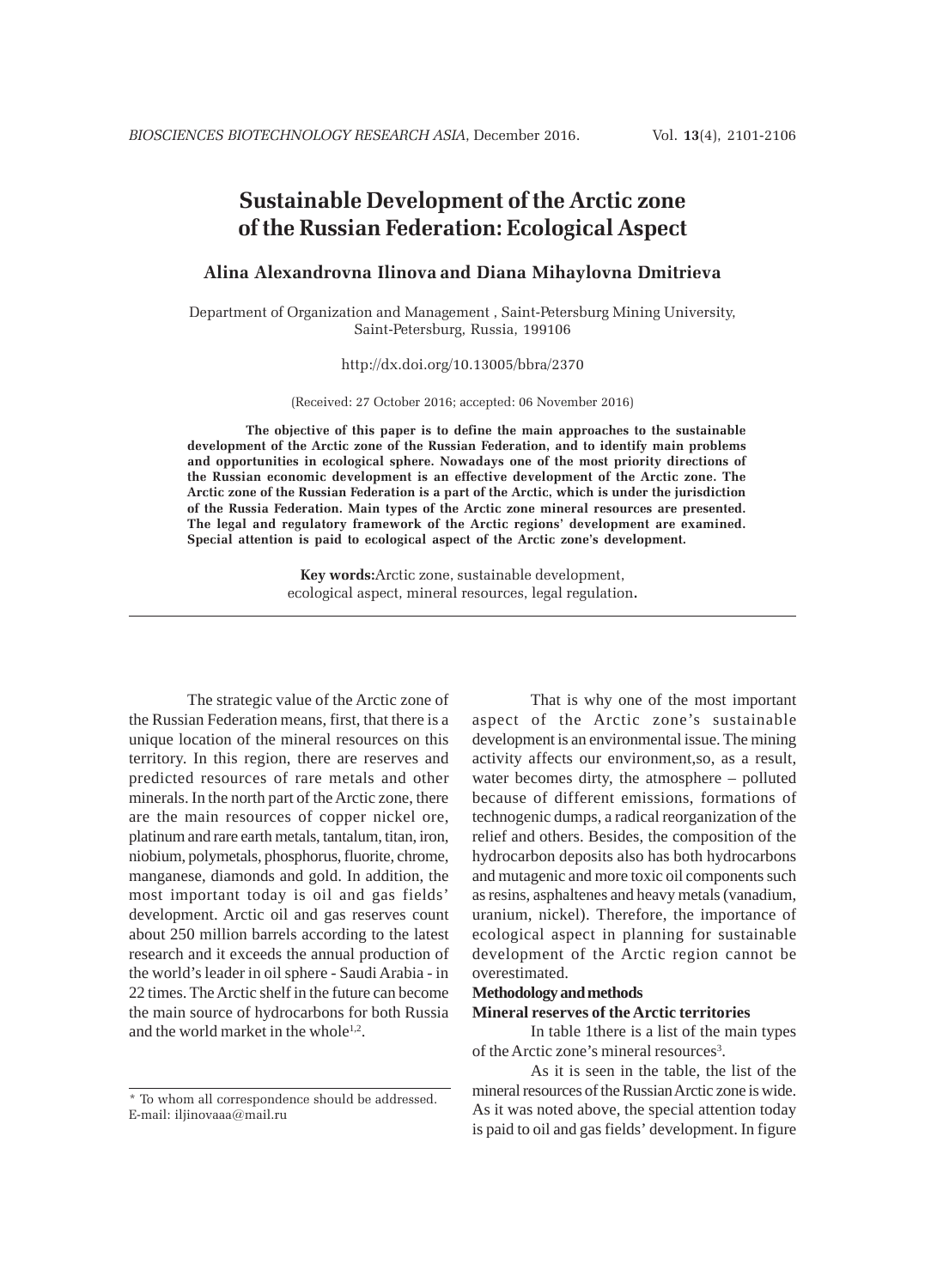1,there are the dates about the distribution of undiscovered hydrocarbon reserves among the Arctic countries.

According to the estimates, the total cost of mineral raw materials in the subsoils of the Arctic regions of Russia exceeds 30 trillion dollars. However, the total cost of explored reserves is only 1,5 – 2 trillion dollars, that shows a low level of deposits' exploration<sup>4</sup>.

## **The legal regulation of the Arctic regions' development**

The development of the Arctic region at the state level is carried out by formulating and taking different normative legal documents to the actions. The main document about the issues of the Arctic's development is The Strategy of developing the Arctic zone of the Russian Federation and national security system for the period till 2020<sup>5</sup> and a list of other documents.

Analyzing the normative and legal framework foundation about the issues of the Arctic regions' development it is possible to make a conclusion that most likely it has a theoretical character than practical. So, for example, according to The Strategy of region's development till 2020 as in many other documents there are the main aims, tasks, methods and directions of the strategy's realization in a form of thesis, however, there are not certain specific activities and measures which could lead to the development of the strategically important zone. In addition, the weakness is a monitoring providing and a control of set goals realization, and appointing people who will be responsible for achieving their results.

For example, according to the State program of the Russian Federation «Socio and economic development of the Arctic Zone in the Russian Federation for the period till 2020» (is approved by the government's resolution since  $21.04.2014$ <sup> $1366$ </sup>) the total amount of financing in 2015-2020 will be 221 822 million rubles. Figure 2shows the dynamic of the planned financing in the structure of socio-economic development of the Arctic Zone. The largest volume was invested in 2015 and amounted about 50 billion rubles; the dynamic of investments since 2018 until 2020 is decreasing. The expected declared total income of the Russian Federation's budget due to the realization of the strategy will be about 3,2-4,0 trillion rubles<sup>6</sup>.

Such significant funding for the Arctic region's development lead to the need of a thorough analysis and developing specific and more effective activities in modern conditions, the linking of main policy documents between in time and space and also the development and implementation of the serious monitoring and control system, the tracking of set goals, objectives and indicators. Just in this case there is an opportunity to achieve the effect from the investments of financial resources in the region's development.

## **The ecological aspect of the Arctic zone's development**

The competent environmental policy is the strategic basis for the effective use of mineral resources in the Arctic territories, and for the strengthening of national security at the state level and of the socio – economic development of the region.

As it is noted in «The Strategy of the Arctic region's development till 2020» the natural systems of the Arctic zone are unstable, that becomes another separate problem, which requires attention<sup>5</sup>.

The experts in the field of environmental audit and management mark about 100 so-called «impact areas» of the Arctic zone of the Russian Federation which are connected with the industrial production. In many areas, the ecological situation associates with such global consequences as the transformation of the geochemical background, the increased concentration of harmful substances in the environment, the observed increase in the population morbidity. In the whole, according to the experts' opinion the territories of the Russian Arctic where there is a critical level of pollution amount at least 15% of the region's area. «The leaders» in such rating are the Murmansk region (10% of specific emissions of pollutants), Norilsk region and Western Siberia (over 30%), Arkhangelsk oblast<sup>7</sup>.

So, the range of environmental problems inherent to this area can be grouped as:

- 1. The complex environmental pollution, particularly chemical, radioactive, oil pollution and,as a result, the decrease of the quality in surface and ground waters of the Arctic coastal areas.
- 2. Degradation of soils.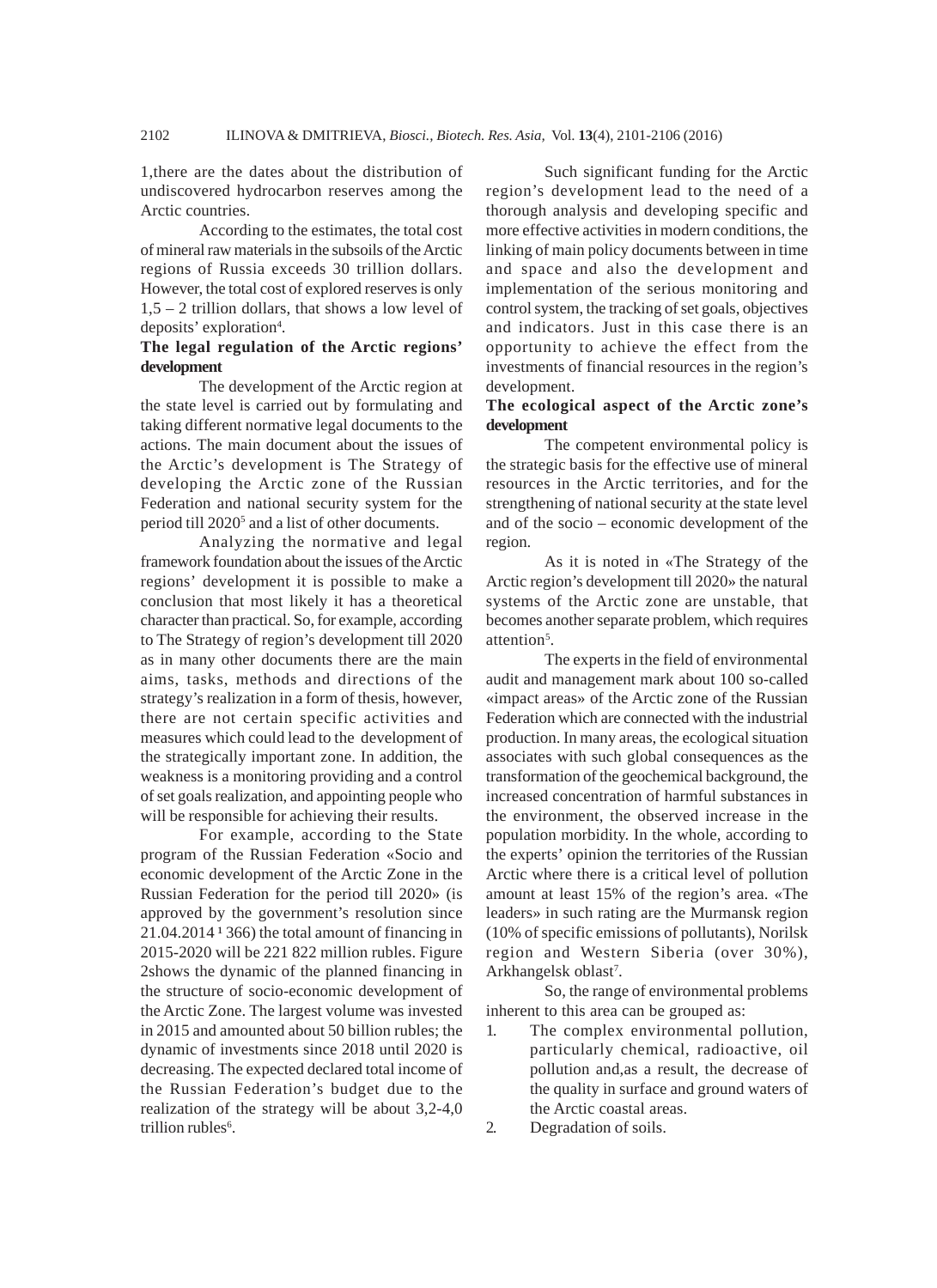- 3. Biodiversity change in the negative direction and the decline of bioresources.
- 4. The deterioration of the living environment for the population and,therefore, the quality of life in general.
- 5. The climate change (the greenhouse effect); this problem is particularly topical at the international level<sup>8</sup>.

In this regard in «impact areas» of the Arctic zone of the Russian Federation, it is required to adopt some effective measures for efficient implementation of an innovative environmental activity.

In the international practice, there is a number of developed documents and agreements of monitoring and elimination of negative environmental consequences on the Arctic territories. An important role in international environmental cooperation's formation in the Arctic plays such environmental organizations and structures as International Independent University of Environmental and Political Sciences, International Arctic Scientific Committee, Arctic Monitoring and Assessment Programme, World Meteorological Organization, Greenpeace, World Wildlife Fund and others. The most influential are such international organizations as the Arctic Council, Convention for the Protection of the Marine Environment of the North-East Atlantic (OSPAR)and Helsinki Commission (HELCOM). Russia is a permanent member of the Arctic Council<sup>9-15</sup>.

The Russian Federation has a number of documents, projects and agreements (most of them are international) about this issue. However, as in the overall strategy of development of the Arctic region in Russia, the definition of specific practical activities in this way is not provided. You can be convinced in it having considered the Russian legislation in comparison with the legal framework of foreign countries (Table 2).

The disadvantages of the Russian legal framework system are generalization of indicators and standards and the lack of connection between legal documents and real state of the individual territories. Solving this inconsistency requires the development of regional standards, taking into account directions of technological impact, background concentrations of pollutants and others.

In the normative legal acts regulating the environmental sector there are also the issues of financing. So, for example, for cleaning the Arctic territories of Russia from industrial wastes in 2014- 2025 about 22,9billion rubles will be allocated, and 20,9 billion rubles of them are from the Federal budget<sup>16</sup>.

From the conducted large-scale events, it is possible to emphasize «Spring-cleaning», which was done in 2012-2013 on the Arctic territories on the initiative of the authorities. As a result, about 250 tons of scrap metals were collected<sup>16</sup>.

The costs of Russian oil and gas companies for the maintaining of the ecological situation in the Arctic zone of the Russian Federation are presented in figure 3.

Nowadays a large portion of such costs is connected with coercive policies of the government with regard of the utilization of associated petroleum gas (Figure 4).

Also the drawback of the Russian legislation is undeveloped system of fines for ignoring environmental standards by companies. For example, in the USA significant monetary penalties are set. Here on average 1 barrel of spilled oil is about \$ 8000 of penalties and other charges that is an effective incentive to prevent them. In the whole, the costs for ecological safety in the Arctic zone of American companies from 1990 to 2012 were about \$ 268 billion doll that exceeds the total costs of Russian companies<sup>17</sup>.

#### **RESULTS AND DISCUSSION**

Therefore, the Arctic region of the Russian Federation is strategically important for the whole country because of its unique mineral raw material base and perspective ways of the logistics infrastructure. In the Arctic zone about 12-15 % the country's GDP is created and almost a quarter of exports is provided.

Despite significant investments for the region's development from the government, the Arctic zone of the Russian Federation has been developing quite slowly, including in the sphere of ecological and environmental development. The sustainable development of the region is hindered by such negative factors as:

a) low efficiency of the state regulation of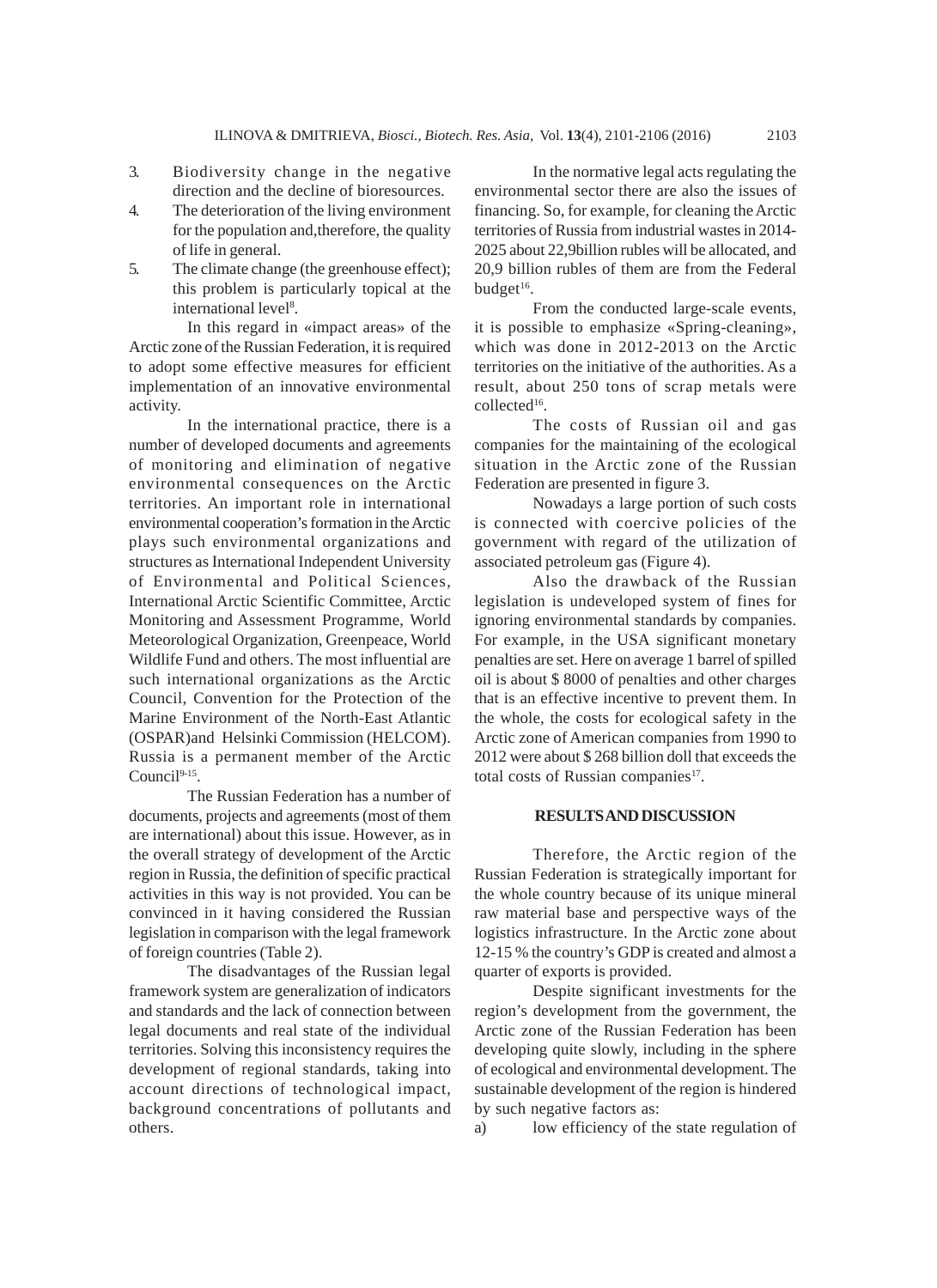| Groups             | Types of resources                         | Mineral resources                                                                                                        |
|--------------------|--------------------------------------------|--------------------------------------------------------------------------------------------------------------------------|
| Fuel and energy    | Solid fuel and energy raw materials        | Coal, uranium, combustible shales, methane                                                                               |
| resources          | Liquid and gaseous energy resources        | Raw energy oil, flammable gases, natural bitumen                                                                         |
| Mineral resources: | Ferrous metals                             | Iron manganese titanium vanadium chromium                                                                                |
| Metallic minerals  | Rare metals                                | Bismuth, aluminum, copper, tin, nickel, cobalt,<br>antimony, selenium, zinc, tellurium, tungsten,<br>mercury, molybdenum |
|                    | Precious metals                            | Silver, gold, platinum, palladium                                                                                        |
|                    | Rare metals                                | Lithium, niobium, tantalum, zirconium, beryllium,<br>the lanthanides                                                     |
| Non-metallic       | Mining and chemical raw materials          | Phosphates, mineral salts, apatite                                                                                       |
| minerals           | Mining and technical raw materials         | Barite, graphite, arsenic, mica, abrasives                                                                               |
|                    | Crystal and semiprecious stone<br>material | Gemstones, diamonds                                                                                                      |
|                    | Organic raw                                | Amber                                                                                                                    |

| Table 1. Main types of the Arctic zone mineral resources |  |  |
|----------------------------------------------------------|--|--|
|                                                          |  |  |

**Table 2.** Features of environmental law of the Arctic issues in different countries

| Arcticcountries | Regulatory documents and laws                                                                                                                                    | Features of legislation                                                                                                                                                                      |
|-----------------|------------------------------------------------------------------------------------------------------------------------------------------------------------------|----------------------------------------------------------------------------------------------------------------------------------------------------------------------------------------------|
| USA.            | <b>Outer Continental Shelf Lands</b><br>Act                                                                                                                      | There are the obligations for companies<br>about monitoring organization at all stages of mining<br>and geological activity; oriented to the provisions of<br>the Arctic Council             |
| Denmark         | <b>Exploration Drilling Guidelines</b>                                                                                                                           | There is a detailed description of certain<br>actions that companies are obliged to carry out before<br>and during exploration activity; oriented to the<br>provisions of the Arctic Council |
| Norway          | Guidelines for offshore<br>environmental monitoring                                                                                                              | There are specific recommendations for companies<br>to conduct environmental and ecological<br>audit with the exact indicators and standards                                                 |
| Russia          | The Federal Law on<br>Environmental Protection; the<br>Federal Law on the Continental<br>Shelf of the Russian Federation:<br>License terms for the subsoil usage | There are ecological obligations only within the<br>production control, requirements for monitoring<br>and developing appropriate programs                                                   |





**Fig. 1 .** Distribution of undiscovered oil reserves between the Arctic countries, %4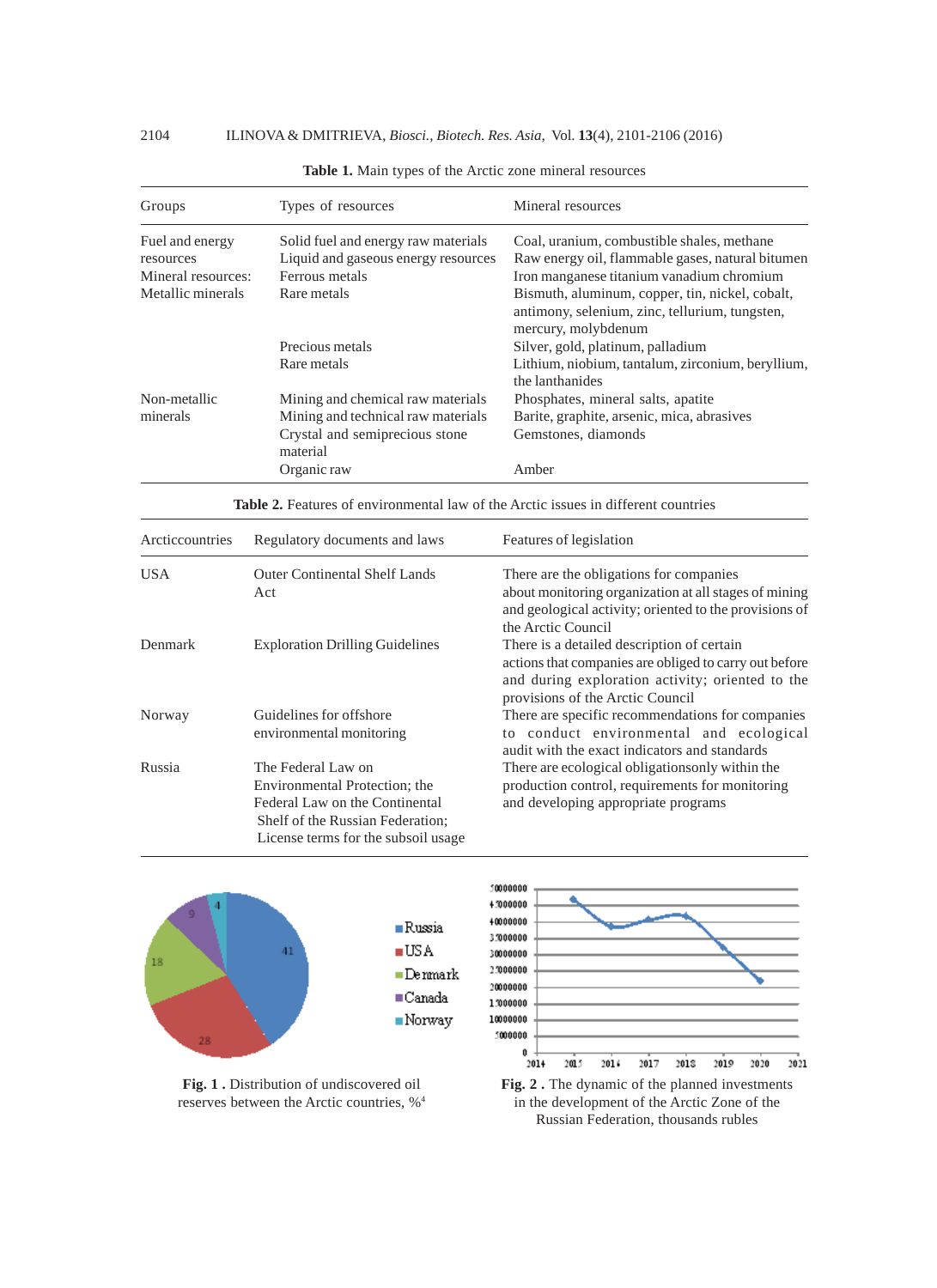sustainable development of the Arctic territories;

b) heavyclimate conditions of the region;

c) poor infrastructure of the Arctic zone;

d) low efficiency and profitability of natural resource extraction due to the absence of integrated development of the territory and innovative development of the region;

e) high energy intensity of natural resource extraction because of undeveloped energy system in the region;

f) the absence of an integrated approach to environmental aspect of the Arctic zone's development and some others.

Toimprove the ecological aspect of integrated and sustainable development of the Arctic the following events and actions can be offered.

First, it is necessary to improve the legal component. Despite the main different international cooperation agreements in the framework of environmental management, the powerful effective Russian regulatory legal base should become a good foundation for development of territories. Special attention should be paid to control and monitoring, especially in the area of allocation of financial resources.

Furthermore, the monitoring of ecological situation must be hold separately for each subregion so that to consider such specific features.

Assignment responsibility on mining companies for keeping ecological standards in the area of environmental management should be associated, on the one hand, with various benefits and tax incentives to stimulate the introduction of new technologies, and, on the other hand, with increasing of fines and the introduction of different sanctions for failure to comply with environmental obligations. The special role in this issue is assigned to up-to-date extraction technologies and



**Fig. 3.** The costs of Russian oil and gas companies for maintaining a sustainable ecological environment of the Arctic (2009-2013), billion rub<sup>17</sup>



**Fig. 4.** The volumes of utilization of associated petroleum gas by Russian companies for years,%<sup>17</sup>

oil and gas recovery tech-nologies, providing energy effectiveness and ecology safety [18,19].

Having the open ecological policy by companies and attraction of residents of the Arctic territories for participating in the development and realization of environmental events can play an important role for creating a positive reputation of companies among local people. Creating and increasing the number of already existing environmental services also can have a positive influence on non-stop monitoring of the subregions' eco-condition, that will allow to respond to any deviations faster and more effective.

#### **CONCLUSIONS**

In the whole, at this stage the Russian Federation largely keeps up from the European countries and USA in the sphere of environmental